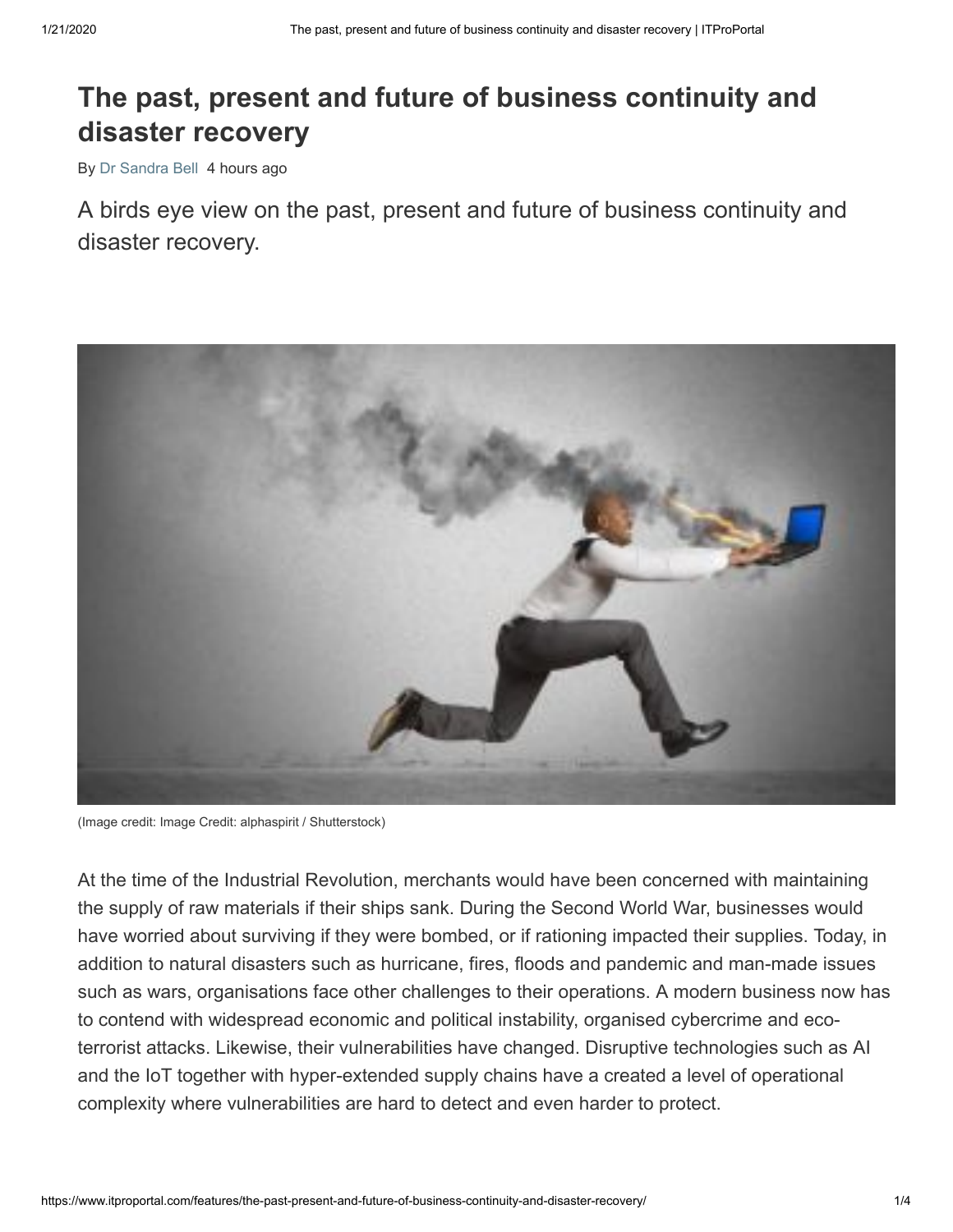Yet, regardless of whether it's the 18th or the 21st Century, the cost of operational disruption can potentially be devastating to a business.

[Business continuity - the cornerstone of the build vs. buy debate](https://www.itproportal.com/features/business-continuity-the-cornerstone-of-the-build-vs-buy-debate/)

# **The technological revolution and the need for disaster recovery**

Planning, investing and committing resources for events that you do not want to happen yet are possible, poses a dichotomy for a business. On one hand it seems prudent to invest based on the costs of the potential downside. But, on the other, it is impossible to anticipate all possible scenarios and therefore investment may prove futile. For many years this dichotomy led organisations to primarily respond in an ad hoc manner to disruptions and it wasn't until the technological revolution of the 1970s that business continuity became a formal discipline.

During the 1970s general purpose computer systems started to become readily available and provided businesses with an integrated single information management system. Improvements in productivity, service, efficiency etc. were realised almost overnight leading to an explosion in innovation and widespread adoption. However, the newness of the systems together with organisation and operator inexperience introduced a systemic business vulnerability.

Due to commercial pressures, organisations started to voluntarily invest in standby systems and critical data backups to reduce their risk exposure. But when information technology started to directly impact the economic wellbeing of citizens by facilitating a variety of operational intra- and inter-bank activities such as Bankers' Automated Clearing System (BACS), Society for World-wide Interbank Funds Transfer (SWIFT) and the development of electronic funds transfer at point of sale (EFTPOS), regulators started to step in, and require disaster recovery planning. One of the first was the US Foreign Corrupt Practices Act (FCPA). Introduced in 1977 to prevent and prosecute instances of corporate bribery of foreign officials, it required organisations to make specific arrangements for keeping and protecting vital company records from destruction. As such records were increasingly stored in electronic form, it thereby necessitated processes for data backup and restoration.

## **Shift from technical recovery to the continuing operation of a business**

The business impact of terrorist events, such as the London Stock Exchange in 1990, World Trade Centre in 1993 and the London financial district in 1992 and 1993, signalled a new threat to organisations and demonstrated that they needed to be able to systematically protect and restore all aspects of value-generating activities not simply protect and recover the IT systems that supported them. Business Continuity emerged as a formal discipline with the aim of preserving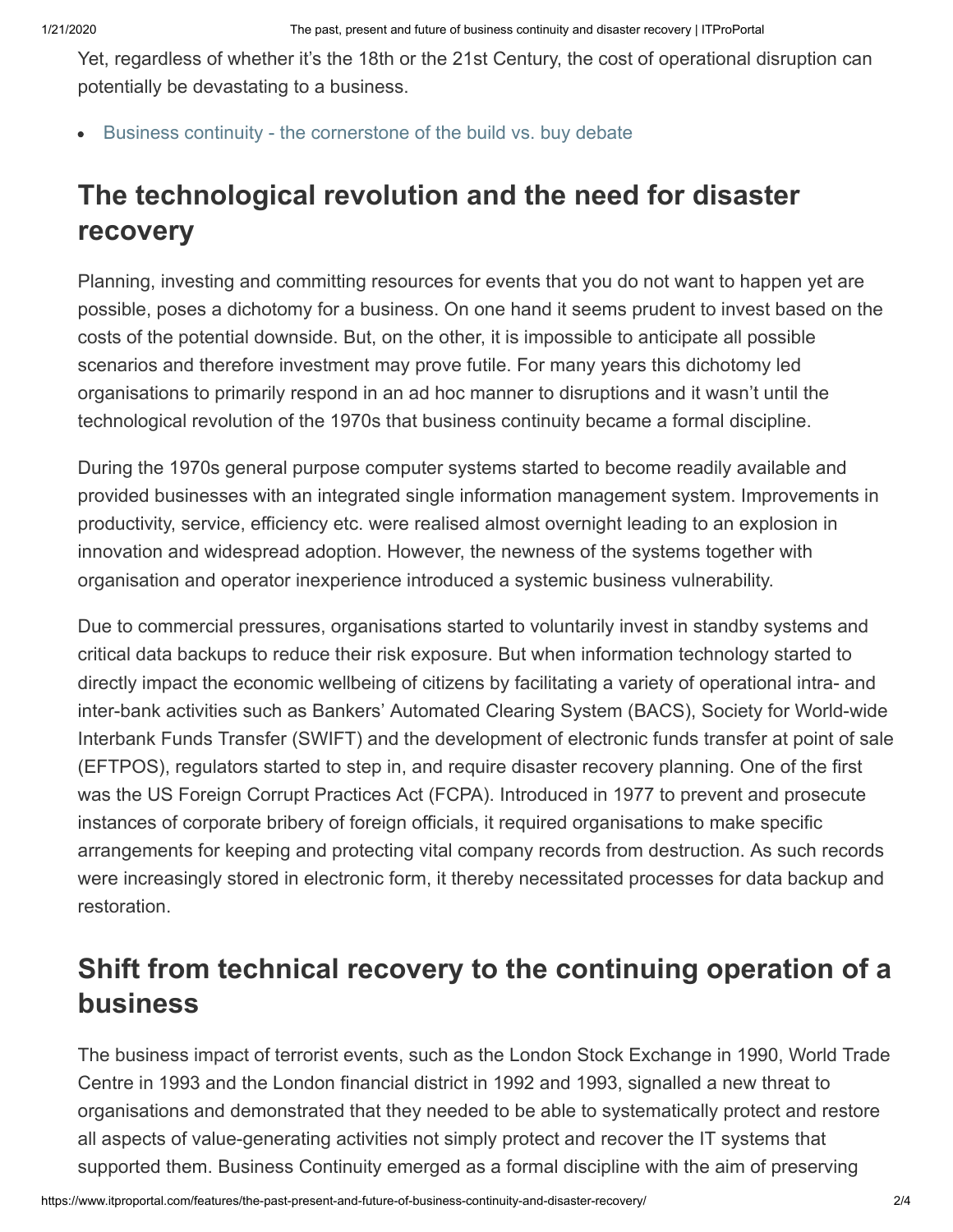essential customer services, revenue generation, essential support services, customer, shareholder and employee confidence, and the public image of the company.

The formation of the US Disaster Recovery Institute (DRI) in 1988 and the UK-based Business Continuity Institute (BCI) in 1994 helped formalise business continuity as a management discipline with membership criteria, certification standards, and training guidelines.

[Disaster recovery is not a luxury](https://www.itproportal.com/features/disaster-recovery-is-not-a-luxury/)

#### **Post 9/11 – the emergence of rules and automated plans**

The terrorist attacks in New York and Washington in September 2001 brought home the possibility of extreme events together with the fact that the resilience of nations is largely dependent on the resilience of the private sector businesses, large and small, that provide essential products and services to the citizens.

Guidelines, standards and regulations snowballed, and what was previously a practitioner-led discipline, where solutions were often ad-hoc and specific needs to the individual business, became an specialist-led discipline with its own language, academics and tailormade solutions such as Work Area Recovery that combined a standby workplace with the IT systems and data necessary to carry on work as normal.

Likewise, the emphasis shifted from culture and awareness to the existence formal plans – the production of which was often automated by one of the myriad of business continuity software planning tools that emerged in the market.

#### **The present - Cyberthreats and other strategic threats**

Just like any business, technology doesn't stand still, it is constantly evolving and changing. Likewise, malware such as ransomware and worms are keeping pace with technological advancements, and they pose a real threat. For instance, ransomware attacks skyrocketed in 2017, with WannaCry crippling thousands of businesses, while the Petya crypto-virus knocked out the likes of multinational shipping firm Maersk, British advertising company WPP and pharmaceutical company Merck. The losses from the WannaCry attack have been estimated to be as high as \$4 billion worldwide.

Whilst the source of the problem may be with the IT system, and the major disruption to operations, the primary impact of a cyberattack is strategic as you need to be prepared to adapt your response in real time. The attackers will adapt their strategies in response to your defensive moves and therefore if you are not ready, or able, to adapt your plan you are likely to be defeated.